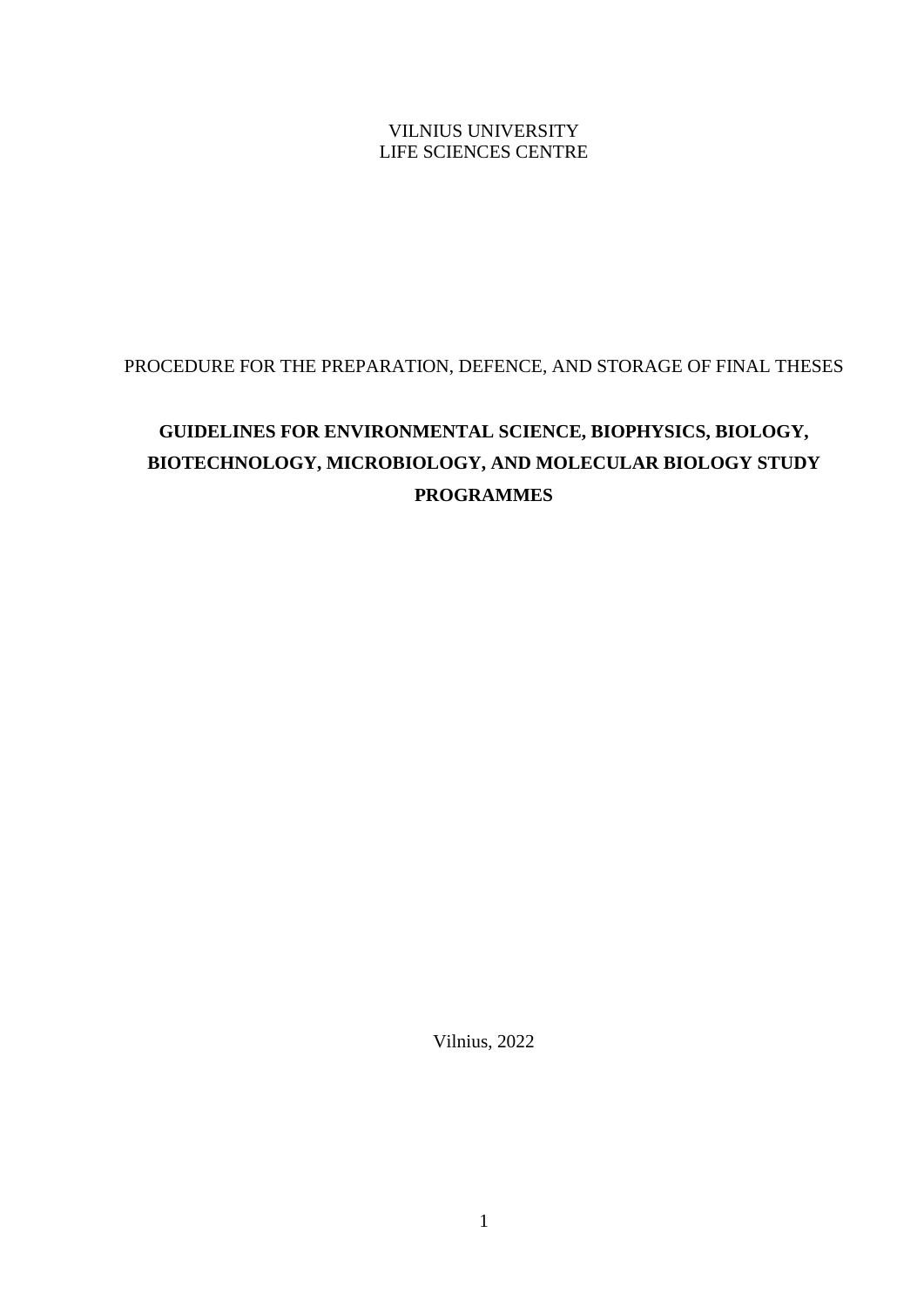# **TABLE OF CONTENT**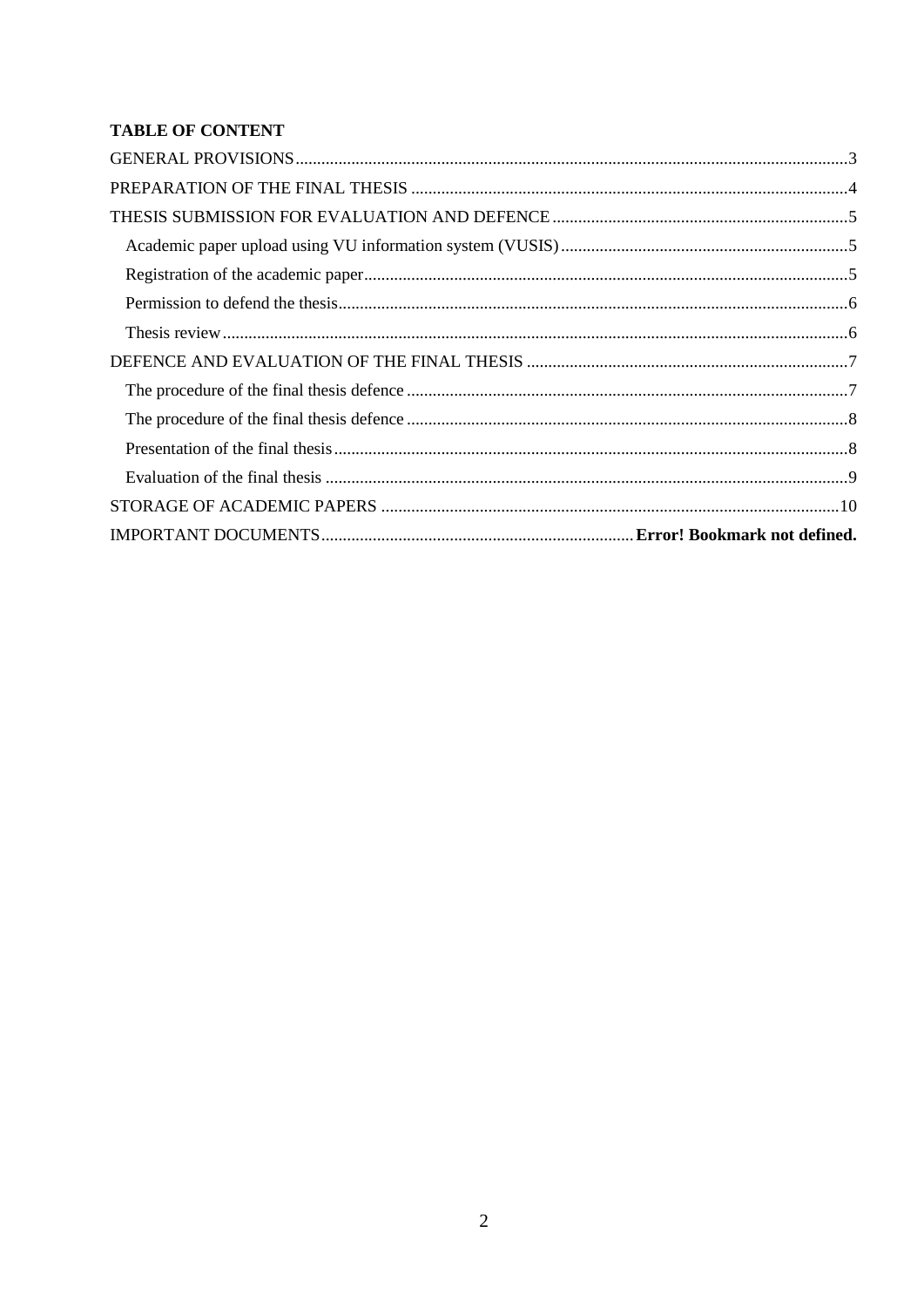#### <span id="page-2-0"></span>**GENERAL PROVISIONS**

Procedural guidelines for the preparation, defence and storage of the final thesis of Environmental science, Biophysics, Biology, Biotechnology, Microbiology, and Molecular biology study programmes define the general principles for the preparation, defence and storage of final theses of the first and second cycle students at Vilnius University Life Sciences Centre (hereinafter – LSC). The procedural guidelines apply to the students of the following study programmes: Environmental science (Environmental science and protection, Environmental science and managment study programmes), Biophysics (Neurobiophysics, Biophysics study programmes), Biology (Biology, Biodiversity, Neurobiology study programmes), Biotechnology (Bachelor and Master level study programmes of Molecular biotechnology), Microbiology (Bachelor and Master level study programmes of Microbiology) and Molecular biology (Bachelor and Master level study programmes of Molecular biology). The recommended procedure and methodological requirements are prepared based on "Regulations for the Preparation, Defence and Storage of Written Academic Papers of Vilnius University Students", approved by Resolution No. S-2017-12-11 of the VU Senate, and "Description of the Procedure for the Administration of Students' Written Academic Papers in the

Study Information System of Vilnius University", approved by Order No R-512 of the VU Vice-Rector for Studies.

Studies of all degree programmes at LSC are completed by preparing and defending the final thesis. Concepts used in the guidelines:

**The final thesis** – a research paper, independently developed by a student, compliant with the requirements for university studies, witnessing the student's ability to apply the knowledge acquired during the studies, to find the necessary scientific literature and use it (present, analyse, interpret, etc.), to apply the research methods, to independently cope with the assigned tasks, to provide one's conclusions (mandatory) and recommendations (preferred), and to accurately describe the research in the correct language. The recommended length for the final Bachelor thesis is 30–40 pages without supplements  $(81000-108000$  characters with spaces), for the final Master thesis  $-40-60$  pages without supplements (108000–162000 characters with spaces).

**Methodological requirements for the final thesis** (hereinafter – Methodological requirements) – requirements approved by the committees of LSC Environmental Science, Biophysics, Biology, Biotechnology, Microbiology and Molecular biology study programmes.

**Embargo Period** – a period (in months) after the defence of the final thesis during which public access to the electronic version of the paper is restricted. Embargo lasts up to 60 months. The decision regarding the embargo duration is made by the supervisor.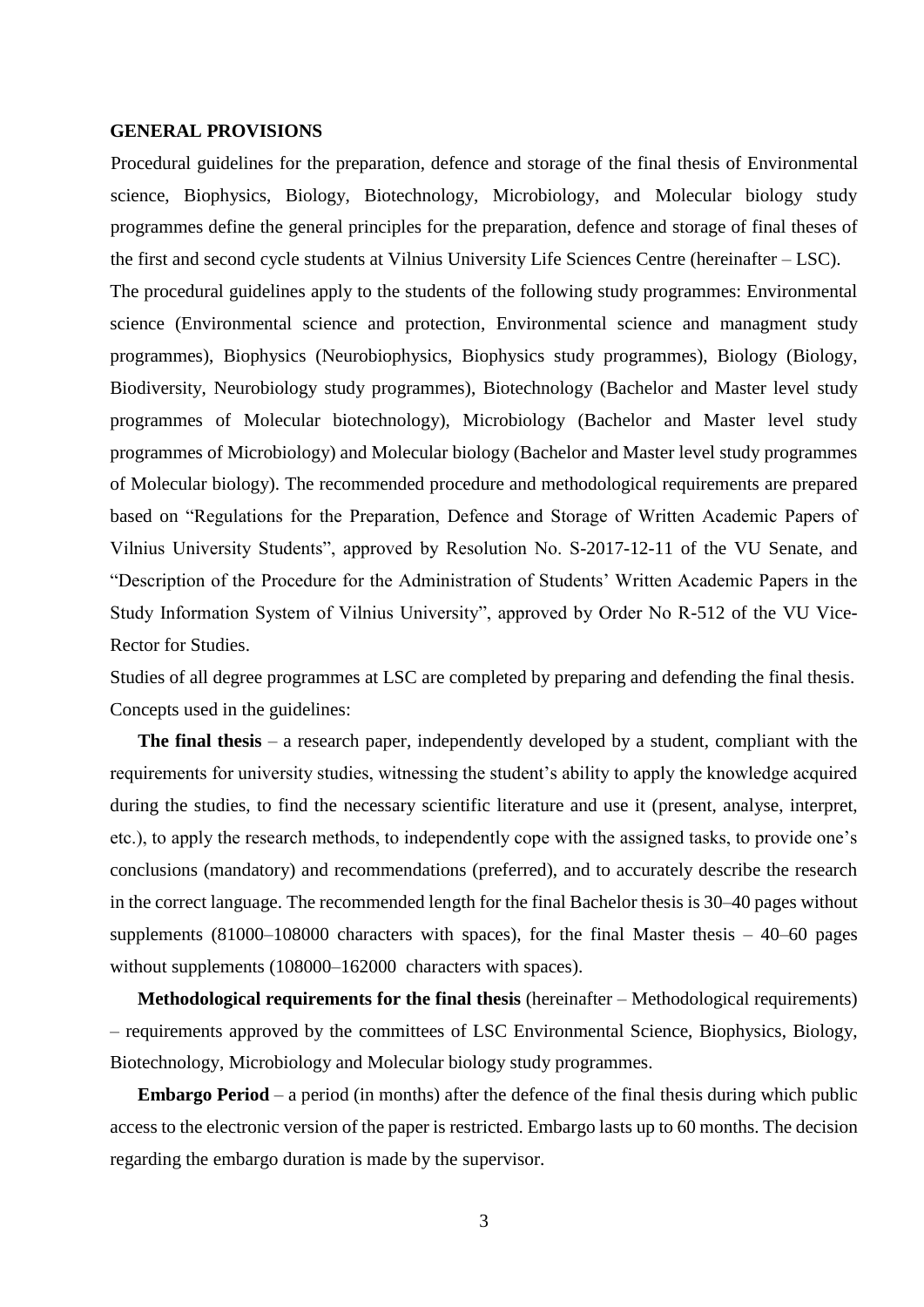**EPAS** (also known as ESAS) – is an electronic plagiarism detection tool, used to determine whether the work is free of plagiarism.

**Warranty** – a signed document by which a student guarantees that the final thesis is written in good faith and independently.

**Final Thesis Defence Committee** (hereinafter – Committee) – the final thesis defence committee formed on the proposal of the head of the unit implementing the study programme, and approved by the University Rector or the authorized Pro-Rector. The committee comprises five competent specialists in a relevant study field: researchers and lecturers, skilled practitioners, professionals, social partner representatives or other representatives of science and study institutions whose education or the activity of the represented institution is related to the study field of the defended research papers. The Committee is headed by a chairperson who must be a representative of another educational institution.

**Plagiarism** – improper assignment of credit, i.e. presenting someone else's work or a part of it as your own by incorporating it into one's work without full/proper acknowledgement (e.g. not following citation requirements, providing misleading reference).

#### <span id="page-3-0"></span>**PREPARATION OF THE FINAL THESIS**

The final thesis is an analytical essay that provides a substantive analysis of the topic, including an object/subject of the research, the aim and objectives, methods, valid results, conclusions, literature and references, all by using a scientific method of research. The final thesis has to be prepared in accordance with the principles of The Code of Academic Ethics of Vilnius University that apply to all members of the University's academic community. Correct and appropriate Lithuanian or English language should be used in the final thesis. The latter can be used if the main language of the student, the supervisor or a consultant is not Lithuanian or the study programme is conducted in English.

The author of the thesis takes full responsibility for the content and quality of the work. The thesis shall not be defended if it does not meet the methodological requirements of the study programme and is prepared not single-handedly and dishonestly.

The student and supervisor shall ensure, that: 1) experiments with animals adhere to regulations of animal research; 2) experiments with human subjects adhere to regulations of research with humans; 3) research of organism species shall have required permissions from Environmental Protection Agency; 4) field research in protected territories shall be coordinated with the local administration or the responsible personnel, the student shall have all required permissions (their copies) and a personal identification at all times during the fieldwork.

Topic for the final thesis and the supervisors shall be proposed publicly. Students shall also have the right to propose their own topic which must be coordinated with the supervisor of the Research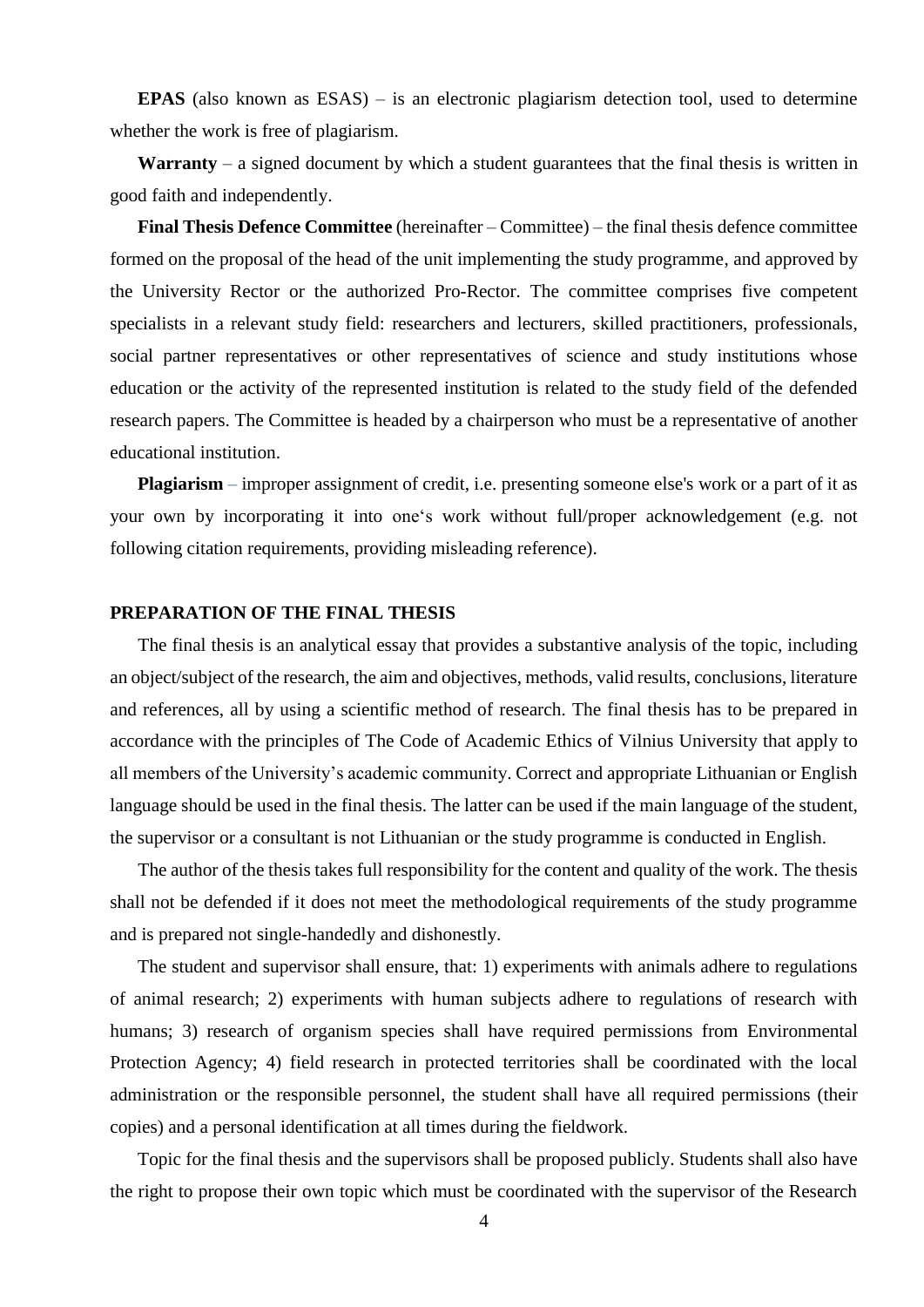Paper and corresponds to the study programme. Lecturers, researchers and PhD students of Vilnius University can be assigned as supervisors. A student has one supervisor. In addition, one or more consultants can be assigned. Students (in year four of Bachelor's and year two of Master's) shall choose and register the thesis topic at the Committee of the study programme no later than/by the 1<sup>st</sup> of December (autumn semester).

The supervisor consults the student on various methodological and topic-related questions. The supervisor and the student decides upon the way and periodicity of communication. Any essential choices related to the thesis should be approved by the supervisor. A draft of the paper should be provided for the supervisor's approval not later than a month before the prospective defence date. The final paper should be approved and signed by the supervisor no later than seven working days before the defence date.

The LSC director or the deputy director confirms the topics of the final thesis (name of the student and the supervisor are appointed).

#### <span id="page-4-0"></span>**THESIS SUBMISSION FOR EVALUATION AND DEFENCE**

#### <span id="page-4-1"></span>**Academic paper upload using VU information system (VUSIS)**

Students shall upload the prepared thesis, its metadata and the warranty for storage using Vilnius University information system (VUSIS). It shall be completed by the due date provided by the committee of the study programme. The thesis that is not uploaded shall not be defended or evaluated.

Once the academic paper is uploaded, the unit administrator of the study programme shall confirm that the paper meets the requirements (i.e. correct format, summary and alike, correct metadata). This shall be done within a given timeframe, but not later than five working days before the prospective defence date.

Content of the electronic document (in PDF) stored on VUSIS shall be edited only with the supervisor's approval. Before the changes are made, the student shall submit a formal request to the chairperson of the committee providing motives. The request shall be signed by the supervisor (if he/she agrees with the change). The student shall submit the request no later than five working days before the defence. The student shall refer the request which is signed by the chairperson of the committee to the study administrator to implement the requested changes.

# <span id="page-4-2"></span>**Registration of the academic paper**

Properly structured, written and printed academic paper along with the warranty shall be provided for evaluation and the defence following the terms (i.e. not later than five working days before the prospective defence date) and requirements set by the committee of the study programme. The submitted academic paper shall be registered immediately by the unit administrator.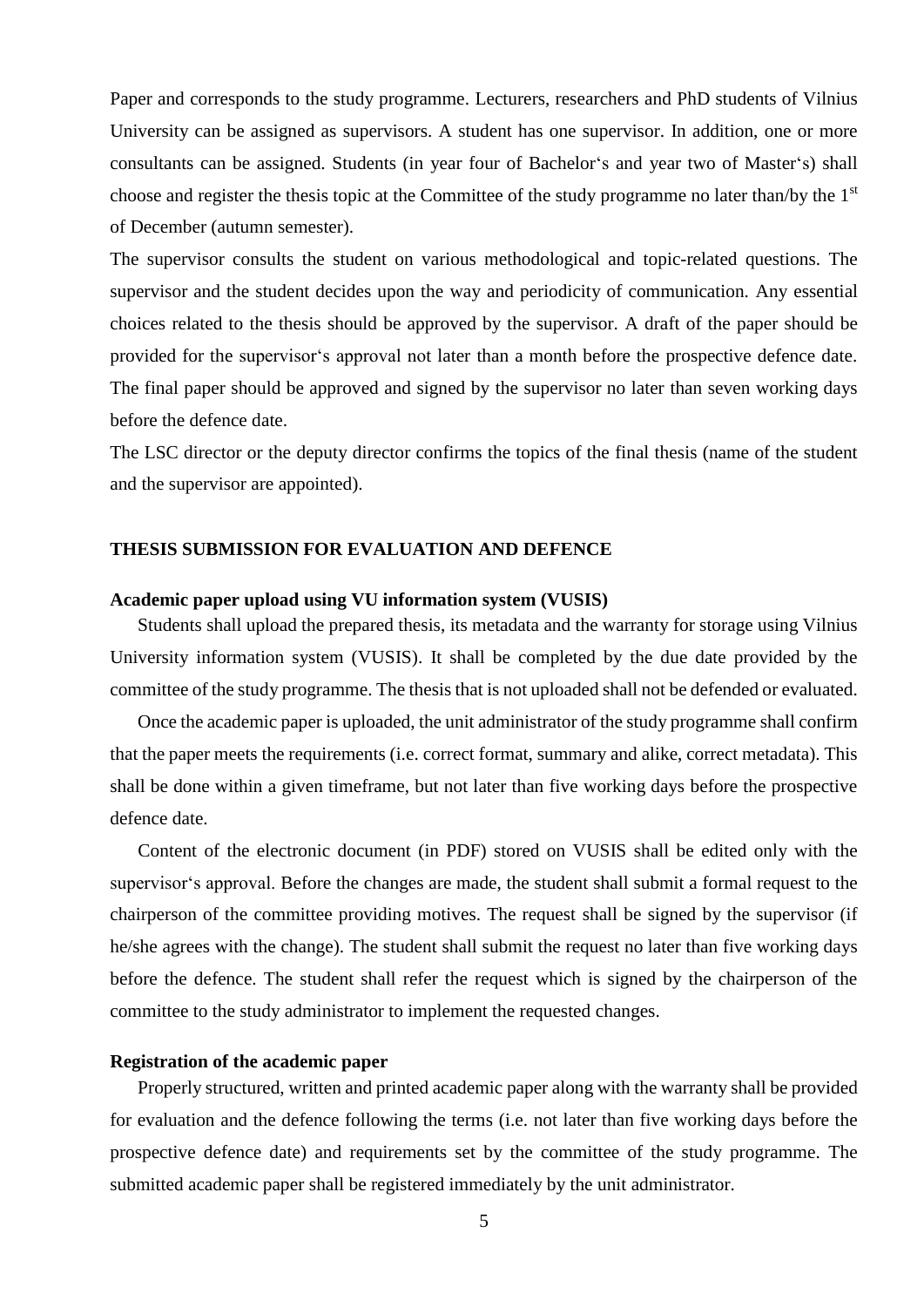Specimens of plants, mushrooms and animals collected for the research purpose, shall be handed over to VU Zoology museum or Herbarium for storage. In exceptional cases, the specimens can be passed on to other educational institutions provided the head of the unit grants the permission. Research materials (i.e. samples, protocols, research data, measurement data, laboratory journals etc.) shall be handed over to the laboratory where the research took place.

#### <span id="page-5-0"></span>**Permission to defend the thesis**

Bachelor's and Master's theses may only be defended by the students who have completed the whole study programme. The thesis can be defended provided the supervisor confirms that the thesis is properly prepared, is grammatically correct, and meets the other Methodological requirements. Before deciding on whether to allow the thesis to be defended, the supervisor must become acquainted with the EPAS report for the paper and all the computer verification information for the independence of the paper. The decision regarding the authenticity of the work is made by the supervisor.

In case of plagiarism, the thesis shall not be defended, evaluated or made public. The student is sanctioned following the study regulations of Vilnius University.

Not later than five working days before the prospective defence date student shall be informed of the decision regarding the defence, i.e. permission granted or denied. The supervisor shall declare the decision to give permission for defence in the Warranty and approves it with a signature.

If the supervisor denies permission for the defence (an academic paper is improperly prepared or prepared without the supervisor's participation), the student shall have the right to request permission from the Committee. Formal request and the academic paper shall be provided for the Committee no later than one day after the denied permission from the supervisor. The committee takes into consideration the student's motives and grants/denies the permission to defend the thesis.

The LSC director or the deputy director authorizes the defence of the final thesis if it meets the requirements:

- 1. The student has fulfilled the whole study programme;
- 2. The final thesis is submitted using VUSIS;
- 3. The final thesis is registered;
- 4. The supervisor has granted the permission to defend the thesis.

#### <span id="page-5-1"></span>**Thesis review**

Personnel of LSC institutes, other VU departments, institutions, and representatives of social partners shall have the right to review the thesis.

The Chairperson of the study programme Committee, based on the procedure provided by the study programme Committee, shall assign a reviewer not later than five working days before the defence.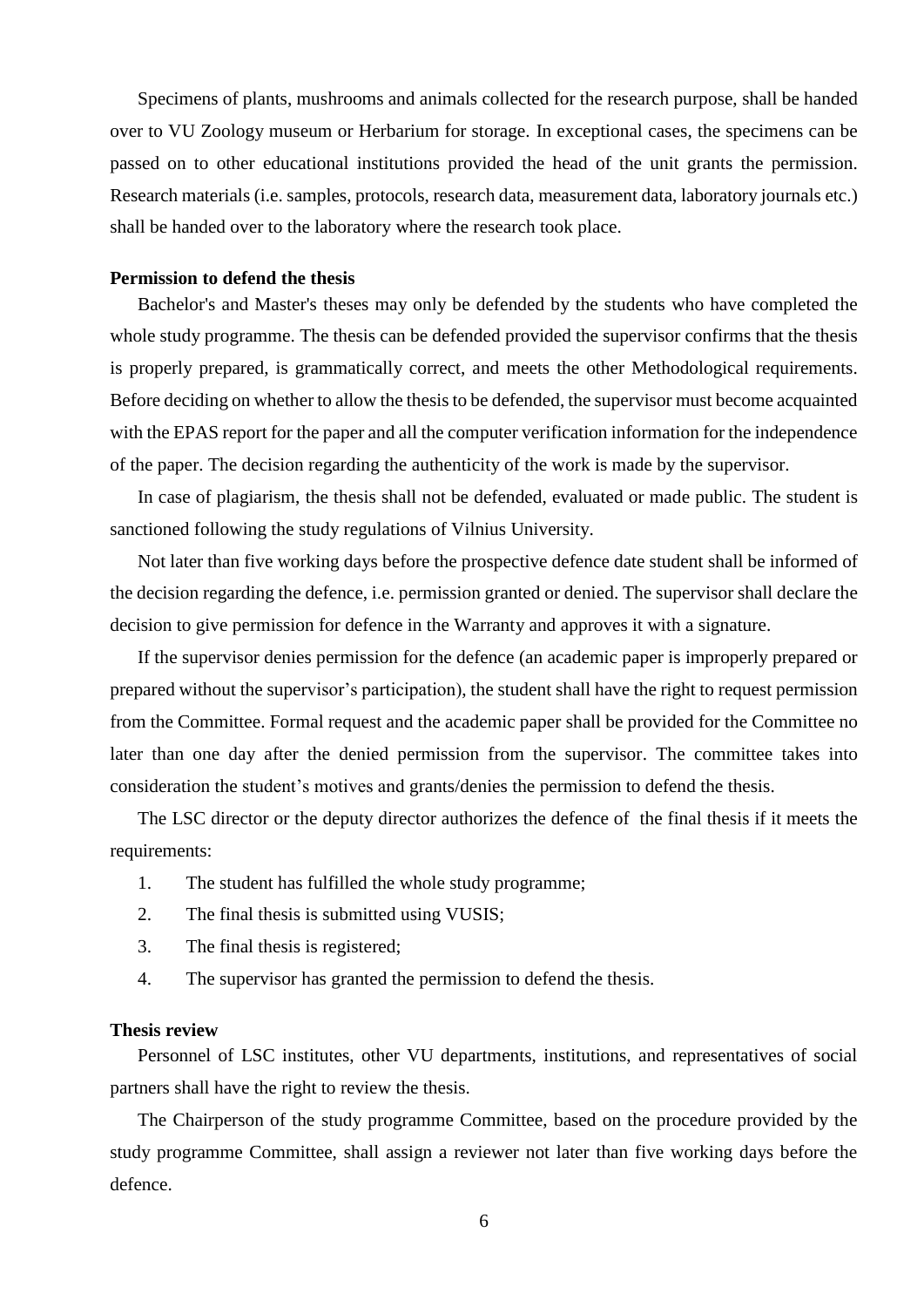The unit administrator shall assign a reviewer on VUSIS not later than 24 hours before the Final Thesis defence.

The review of the final thesis (in writing or signed and scanned) along with a suggested grade shall be provided to the student and the unit administrator (ensures the review is provided to the Defence Committee) not later than 24 hours before the defence. The review shall contain a testimonial and an assessment of whether the final thesis meets the procedural and methodological requirements.

A recommended review form is available in the Methodological requirements. The review shall be provided to the administrator of the study programme and the student not later than one day before the defence. The reviewer shall assess the thesis using the recommended form.

# <span id="page-6-0"></span>**DEFENCE AND EVALUATION OF THE FINAL THESIS**

#### <span id="page-6-1"></span>**The procedure of the final thesis defence**

The defence of the final thesis is a public event (with an exception of a closed defence) taking place at the end of the spring semester during the final assessment period (the beginning of June). Graduate students of the Molecular biology study programme defend their final theses in January. The exact date for the thesis presentation and defence is announced on the LSC website, in the section "Studies, final thesis".

The final thesis shall be defended in a closed meeting upon a request by the supervisor, chairperson of the study programme. A closed defence of a final thesis may also be organised at the request of an institution where the thesis was prepared, in case the thesis contains sensitive (secret) data. The results of the closed defence are not made public. Permission for the closed defence shall be implemented upon the order of the Director or Deputy Director of LSC provided it has been coordinated with the Director or Deputy Director of LSC and the Committee chairperson. Besides the Committee members and the student, a supervisor and a reviewer have the right to participate in the closed defence. All participants have to sign a nondisclosure agreement. A request for a closed defence shall be presented to the LSC Studies division no later than one month before the defence.

A day before the defence, the Studies Administrator provides the final theses along with the reviews and printed electronic verification reports (provided that is requested by the Committee) to the Committee.

Committee members shall discuss the general agenda of the defence, the procedures for the assessment, and the presentation/defence order before the meeting. The Chairperson of the Committee starts the meeting with an introduction of Committee members, regulations, the order and the procedure of defence.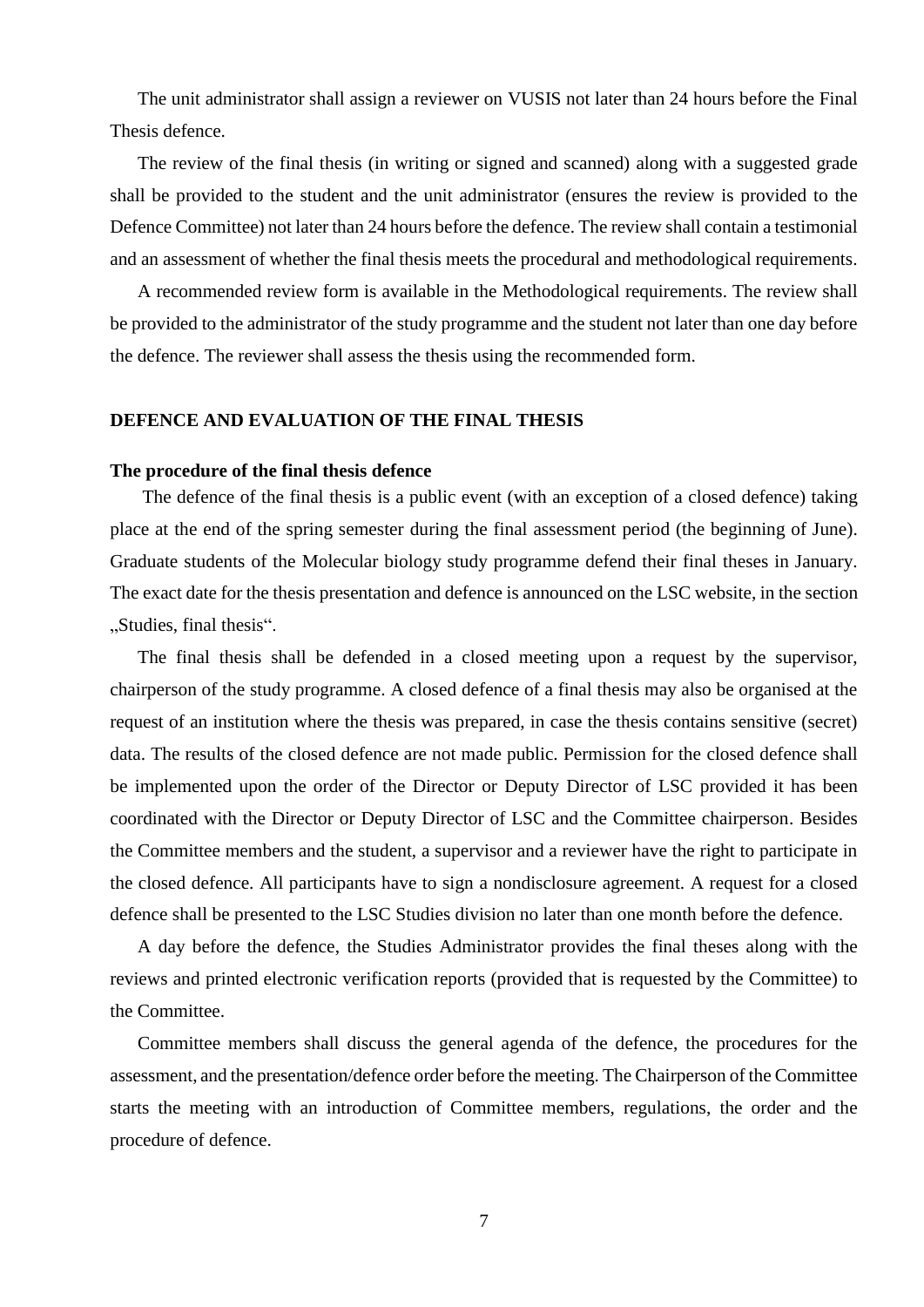# <span id="page-7-0"></span>**The procedure of the final thesis defence**

1. The Chairperson of the Committee shall introduce the topic of the final thesis, the supervisor and the reviewer to the Committee members and the audience, and shall give the floor to the student.

2. The author of the thesis shall briefly present the thesis. Recommended time for the presentation for Bachelor thesis is up to 10 min., Master thesis – up to 12 min. The research aim, methods and results shall be presented. The format of the presentation shall correspond to the requirements for presentations at scientific conferences and seminars.

3. Everyone who takes part in the defence shall be permitted to ask questions on the research topic. The students shall answer the questions. On average 20 min is recommended for the question and answer session.

- 4. The reviewer, the Chairperson of the Committee or a designated person (in case the reviewer is not present) shall read the review.
- 5. The student shall be given time to respond to the reviewer's comments.
- 6. The Supervisor shall give feedback on the student's research skills, abilities and input into the final thesis.
- 7. Concluding remarks of the student.

## <span id="page-7-1"></span>**Presentation of the final thesis**

The author of the thesis shall present the conducted study: names the research problem, the aim and objectives of the study, shortly describes an object/subject, the results, comments on the methods and their reliability, draws conclusions, provides recommendations and answers questions from the Committee members and the audience. The student shall prepare a presentation of the work (*MS PowerPoint* is recommended*).* All presentations should be uploaded to the computer before the start of the defence meeting. It is stronly recommended to check if the presentation opens and the slide design is suitable for optimal visibility of text, images and tables. The presentation shall have 10-15 slides (only content of the thesis: text, tables, images). For example, slide no. (1) title, names of the author and the supervisor, (2) relevance of the study; (3) the aim, objectives and object/subject of the study; (4–5) the theoretical framework; (6) methods; (7) substantiation of the sample size; (8–10) results and the analysis; (11–12) conclusions and recommendations. Quality of slide content is very important, i.e. only essential text, the proper size of the font (not too small/big), minimal number of images/tables per one etc. It is strongly recommended to give a talk and engage with the audience during the presentation rather than reading the slides. Short comments on tables and images should be given to better reveal the essence of the study. Committee Chairperson shall have the right to stop the presentation after giving a time warning in case the time limit of the presentation is exceeded.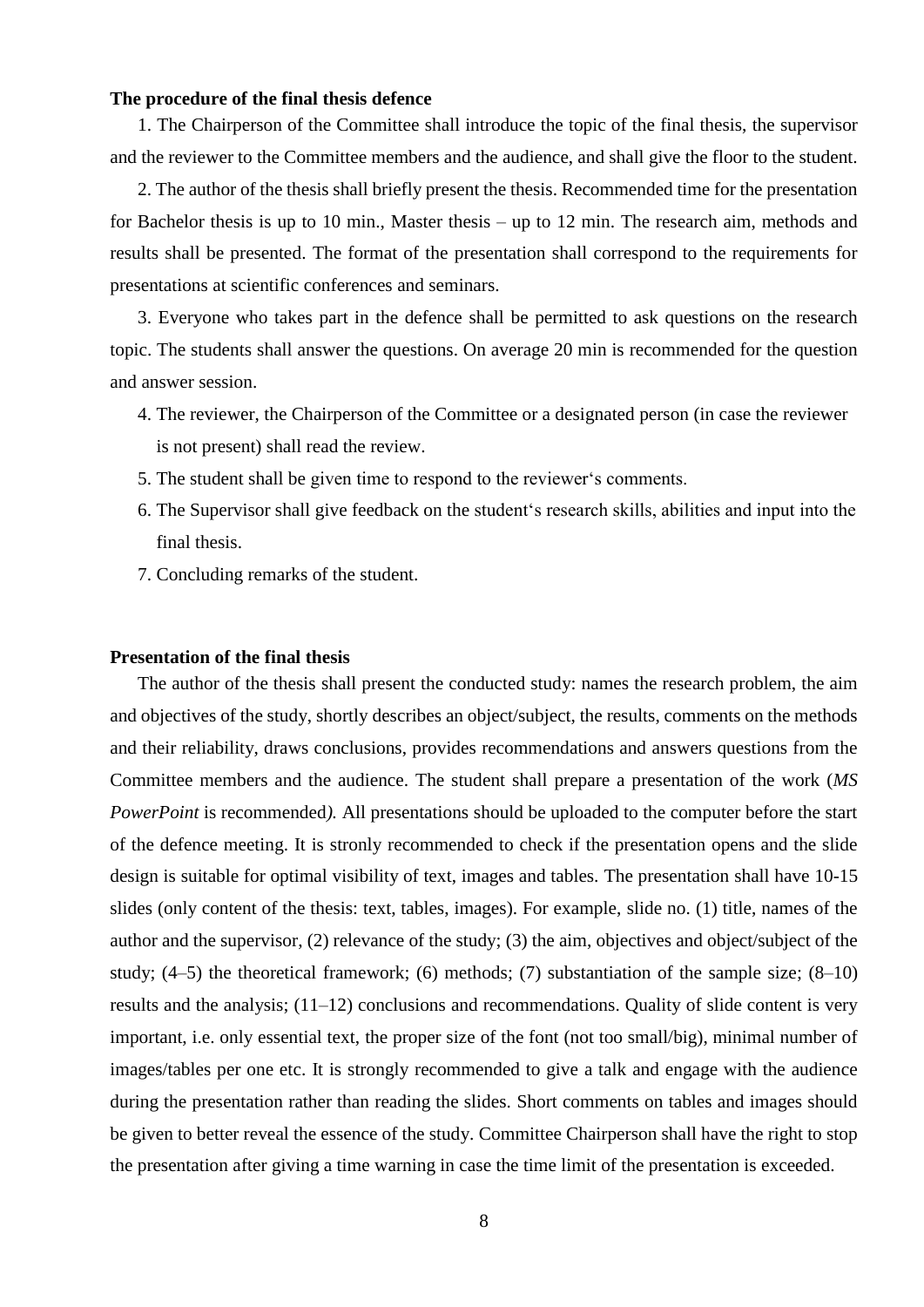The topic of the final thesis that has already been confirmed shall not be questioned during the defence.

#### <span id="page-8-0"></span>**Evaluation of the final thesis**

The Committee members shall assess the following when evaluating the thesis: speech, presentation quality, student's answer to the questions from the reviewer, committee members and the audience, reviewer's suggested grade, language and grammar of the paper, and other requirements for the final paper.

The Committee shall make a collegial decision regarding the assessment of the final thesis. Averaged grades of all Committee members make a final evaluation which should be approved by the majority of the Committee. In case the supervisor and/or the reviewer of the Thesis are members of the Committee, they are not given permission to vote when the Committee makes a decision on the final grade. Provided the members are equally divided in opinion as to the grade for the Final Thesis, it shall be finally determined by the assessment proposed by the chairperson of the Committee. Provided the members of the Committee are equally divided in opinion as to the grade for the Final Thesis, and the Chairperson is a supervisor of the final thesis, therefore, cannot vote, the final grade shall be determined by the assessment proposed by the deputy chairperson of the Committee elected by a vote between members of the Committee.

The decision of the Committee on the grade for the final thesis shall not be open to appeal. For any procedural violations during the defence of the final thesis that could have affected the grade of the paper, the student shall have the right to apply to LSC's dispute settlement commission no later than the next day after the defence. An appeal shall be filed according to the procedures established in the regulations of the dispute settlement commission of the core academic unit of Vilnius University. The appeal shall name a specific violation in the Final Thesis defence procedure and indicate the circumstances that confirm the fact of the violation.

Upon successful defence of the final thesis, a special sheet shall be filled out according to the requirements, by specifying the grade of the thesis, the status of access to its storage in the eLABa system, and the applied Embargo period (if applicable). The unit administrator uploads the sheet to VUSIS. The sheet shall be signed by all the members of the Committee. Based on the sheet, a defence protocol of the final thesis shall be prepared in VUSIS by which the student is awarded Bachelor's/Master's degree.

Students who do not defend on time or fail to defend the thesis shall be expelled from the university for academic failure. The student shall be allowed to defend the thesis a second time only